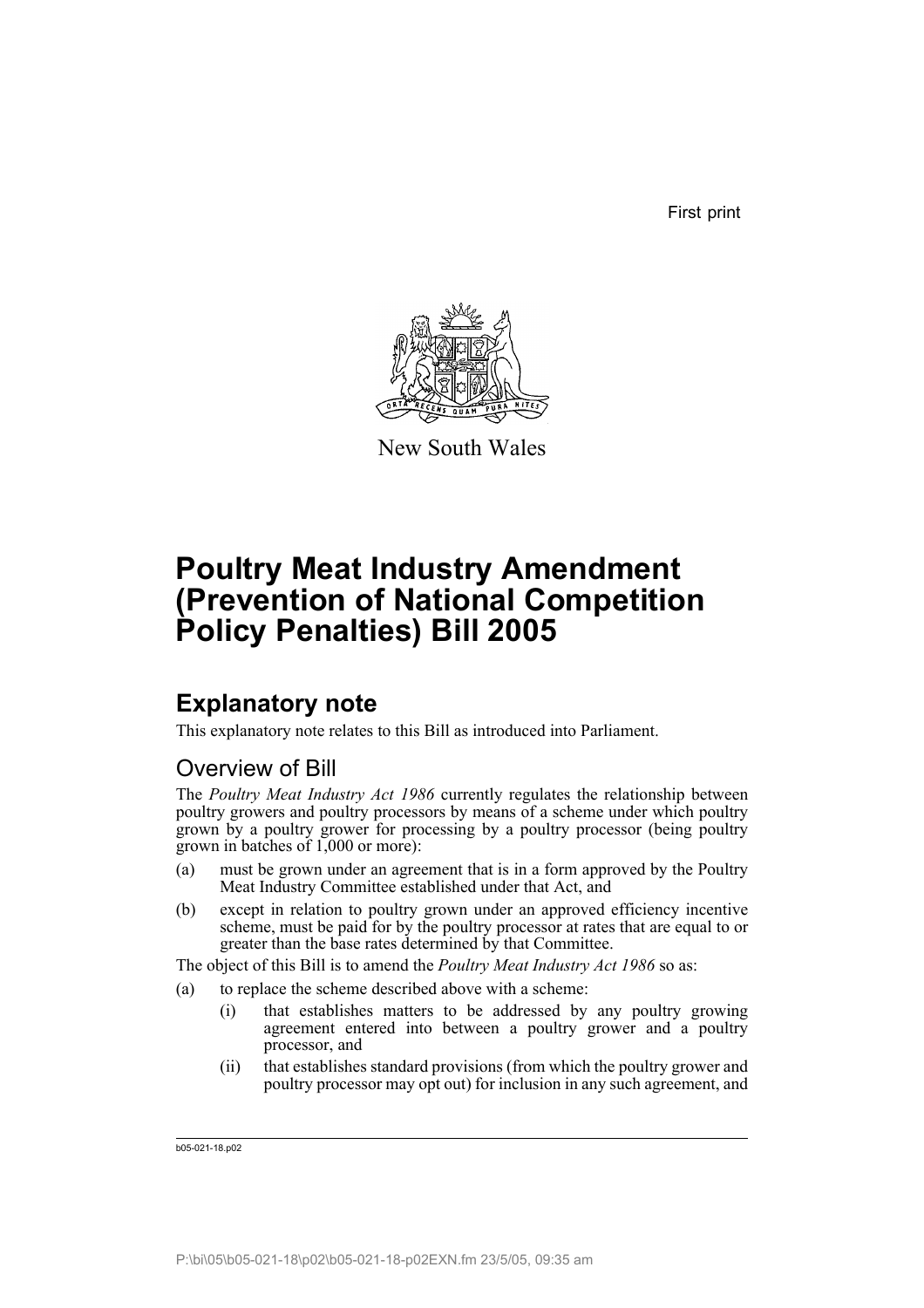Explanatory note

- (iii) that provides statutory authority for collective bargaining by poultry growers in their negotiations with poultry processors, and
- (b) to vary the constitution and functions of the Poultry Meat Industry Committee:
	- (i) by abolishing the positions currently held by poultry growers and poultry processors, and
	- (ii) by giving the Committee a role in developing the prescribed matters and standard provisions referred to in paragraph (a), and
- (c) to provide for the constitution and function of a Poultry Meat Industry Advisory Group, and
- (d) to enact minor, consequential and ancillary provisions, and provisions of a savings or transitional nature.

## Outline of provisions

**Clause 1** sets out the name (also called the short title) of the proposed Act.

**Clause 2** provides that, with a specified exception, the proposed Act is to commence on a day or days to be appointed by proclamation.

**Clause 3** is a formal provision that gives effect to the amendments to the *Poultry Meat Industry Act 1986* set out in Schedule 1.

## **Schedule 1 Amendments**

### **Amendments with respect to poultry growing agreements**

**Schedule 1 [9]** omits Part 3 (Regulation of the poultry meat industry) and Part 4 (Payments to growers) and replaces them with proposed Part 3 (Poultry growing agreements). The new Part contains the following provisions:

**Proposed section 7** requires a poultry growing agreement to address such matters as may be prescribed by the regulations, which it may do by including the appropriate standard provisions so prescribed or by including alternative provisions that are expressed to be included in compliance with the proposed section. Alternative provisions may, but need not, be to the same effect as the standard provisions. Failure to comply with the proposed section in relation to any matter will result in the appropriate standard provision being imputed into the agreement.

**Proposed section 8** requires a poultry processor to notify the Director-General of the Department of Primary Industries within one month after entering into a poultry growing agreement with a poultry grower and to pay a notification fee. The notice will identify the poultry grower under the agreement, and each address at which poultry is to be grown under the agreement, and will indicate the date on which the agreement was entered into and the period for which the agreement is to remain in force. The notification fee will be determined in accordance with a scheme under which the revenue derived from notification fees is sufficient to cover the costs and expenses of the Poultry Meat Industry Committee and the Poultry Meat Industry

Explanatory note page 2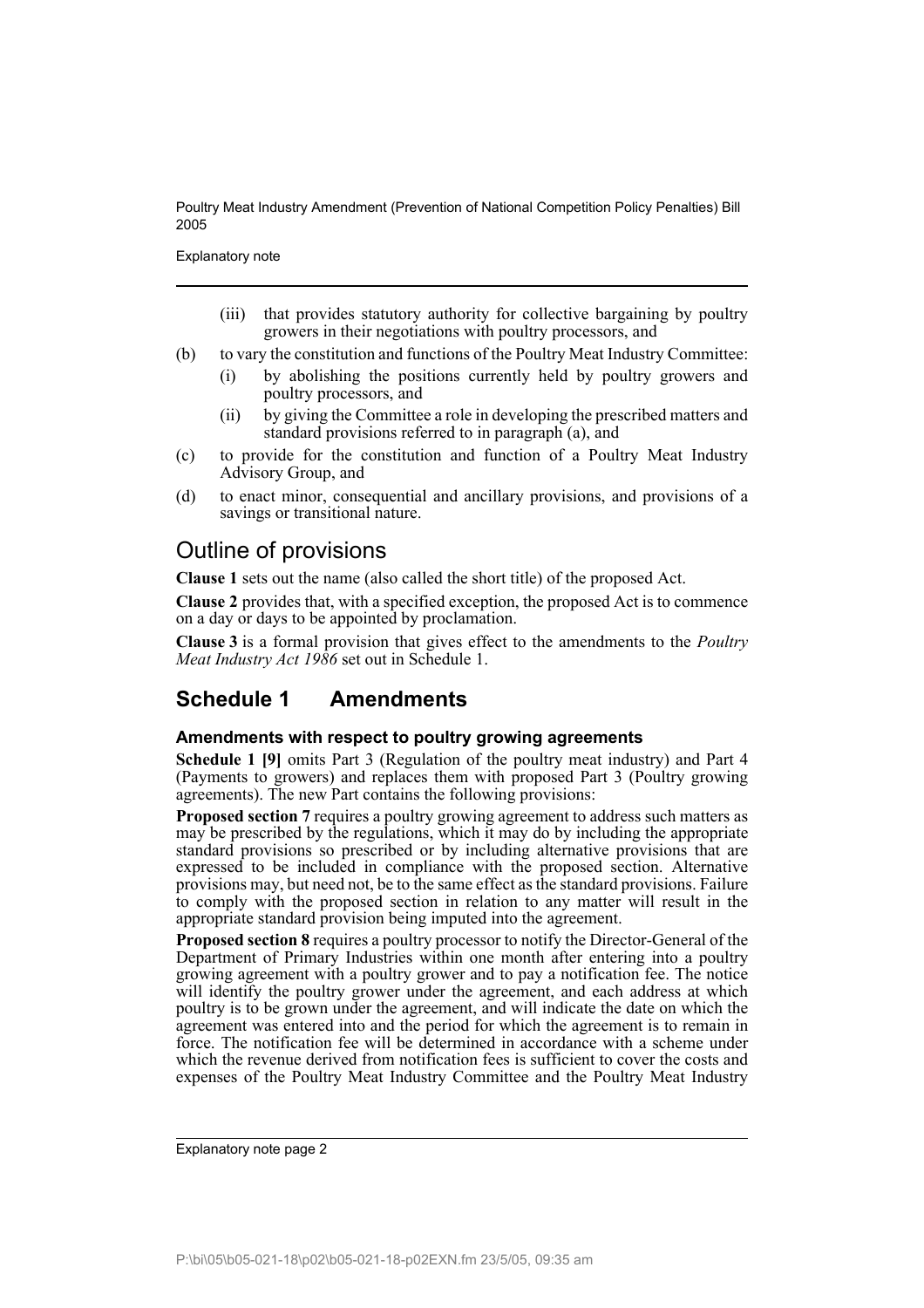Explanatory note

Advisory Group. Failure to comply with the requirements of the proposed section will attract a penalty of 10 penalty units (currently \$1,100).

**Proposed section 9** is a provision that, for the purposes of the *Trade Practices Act* 1974 of the Commonwealth and the *Competition Code of New South Wales*. specifically authorises collective bargaining by poultry growers in their negotiations with poultry processors.

#### **Amendments with respect to the Poultry Meat Industry Committee**

**Schedule 1 [3]** amends section 4 so as to reduce the membership of the Committee from 15 to 3, abolishing the 12 positions currently held by poultry growers and poultry processors.

**Schedule 1 [7]** substitutes section 6. The proposed section 6 gives the Committee the following functions:

- (a) to establish codes of practice and contract guidelines to assist in the negotiation and formation of poultry growing agreements,
- (b) to recommend matters that poultry growing agreements should be required to address and standard provisions with respect to those matters,
- (c) to conduct inquiries and report to the Minister on a variety of matters,
- (d) to facilitate the resolution of disputes between poultry growers and poultry processors,
- (e) to exercise other prescribed functions.

In relation to the functions referred to in paragraphs (a) and (b), the Committee will be required to seek advice from, and have regard to the views of, the Poultry Meat Industry Advisory Group to be established under proposed Part 2A.

**Amendments with respect to the Poultry Meat Industry Advisory Group Schedule 1 [8]** inserts proposed Part 2A. The new Part contains the following provisions:

**Proposed section 6A** provides for the establishment of the Advisory Group, comprising  $7$  members  $(3$  poultry growers,  $3$  poultry processors and one independent Chairperson).

**Proposed section 6B** provides that the Advisory Group is to have the function of furnishing advice to the Committee on the following matters:

- (a) codes of practice for use in the conduct of negotiations between poultry growers and poultry processors,
- (b) contract guidelines as to the matters that poultry growing agreements should be encouraged to address,
- (c) matters that poultry growing agreements should be required to address,
- (d) standard provisions for inclusion in poultry growing agreements in relation to the matters referred to in paragraph  $(c)$ ,

Explanatory note page 3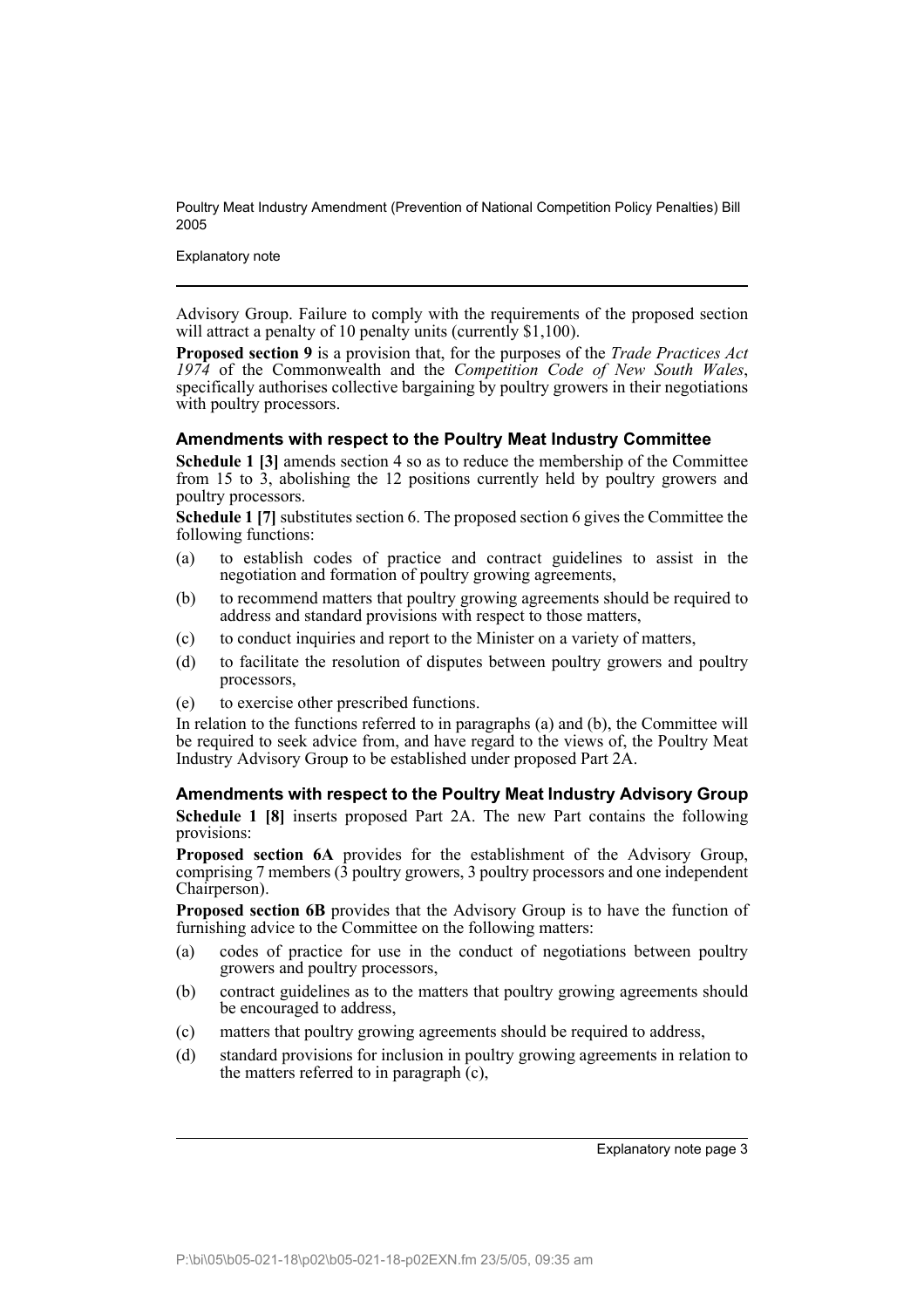Explanatory note

(e) such other matters with respect to the poultry meat industry as the Advisory Group considers appropriate for advice.

### **Other amendments**

**Schedule 1 [11]** omits section 18, a provision that enables the Poultry Meat Industry Committee to settle disputes between poultry growers and poultry processors. The Committee will continue to have a role in dispute resolution, but only by way of offering the services of its members as mediators and arbitrators.

**Schedule 1 [12]** substitutes section 19. The essential nature of the new section is the same as that of the old: that a certificate as to whether statutory notice of the making of a poultry growing agreement has been duly furnished is admissible in evidence as to the matters stated in the certificate in that regard.

**Schedule 1 [13]** amends section 23 so as to enable regulations to be made prescribing matters that poultry growing agreements must address, and standard provisions for inclusion in poultry growing agreements in relation to such matters.

**Schedule 1 [16]** amends clause 3 of Schedule 1 so as to allow a member of the Poultry Meat Industry Committee or Poultry Meat Industry Advisory Group to be appointed for a term not exceeding 2 years rather than, as at present, for a term of 2 years.

**Schedule 1 [1], [2], [4], [14], [15], [17]–[19] and [21]–[26]** amend sections 3 and 4, and Schedules 1 and 2, as a consequence of the other amendments made by the proposed Act.

**Schedule 1 [5], [6], [10] and [20]** amend sections 4, 5 and 13, and clauses 2 and 9 of Schedule 1, by way of minor law revision.

**Schedule 1 [27] and [28]** insert savings and transitional provisions consequent on the enactment of the proposed Act, and authorise the making of further savings and transitional provisions by regulation.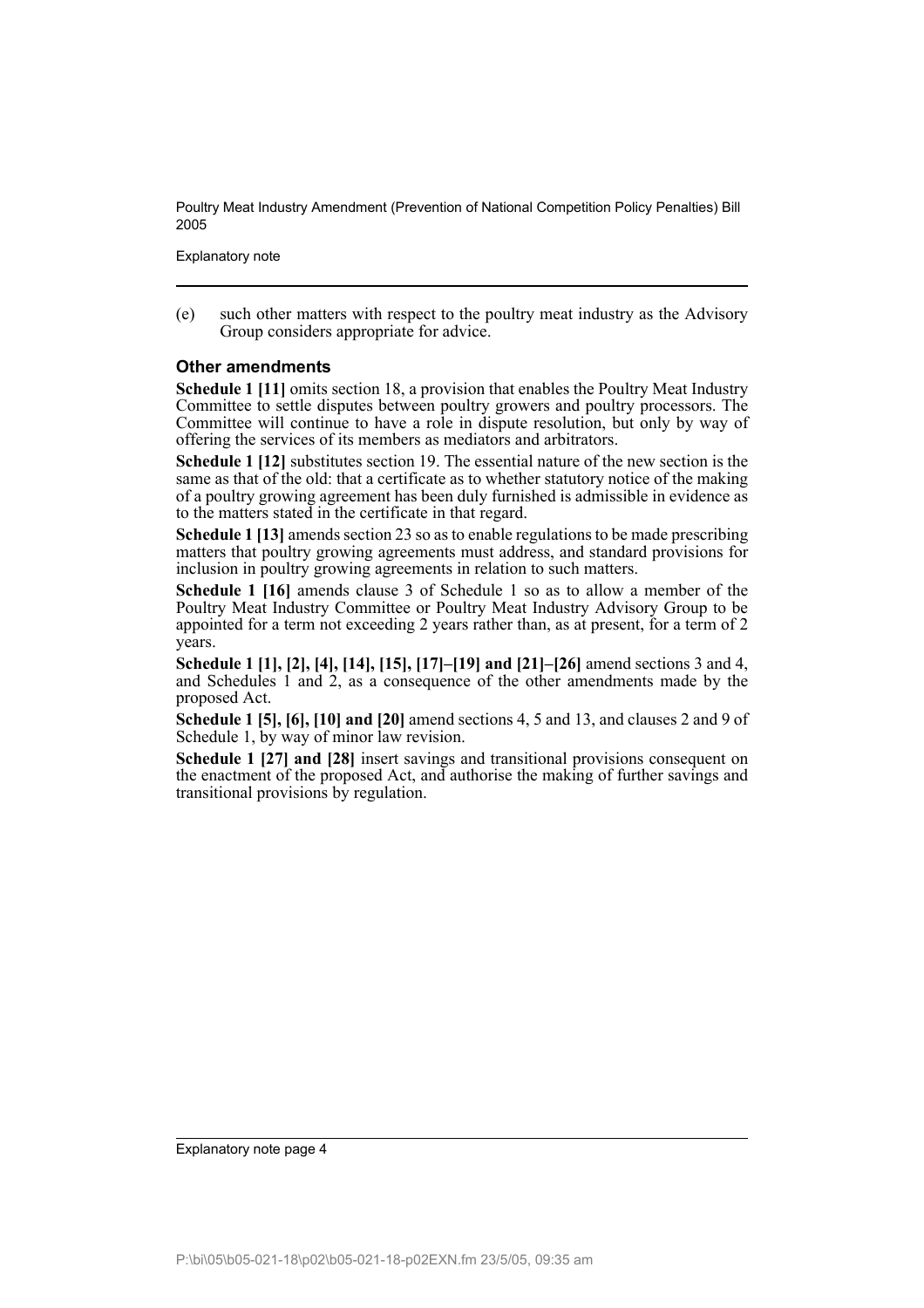First print



New South Wales

# **Poultry Meat Industry Amendment (Prevention of National Competition Policy Penalties) Bill 2005**

# **Contents**

|                                                      | Page |
|------------------------------------------------------|------|
| Name of Act                                          |      |
| 2 Commencement                                       |      |
| 3 Amendment of Poultry Meat Industry Act 1986 No 101 | 2    |
| Schedule 1 Amendments                                | 3.   |

b05-021-18.p02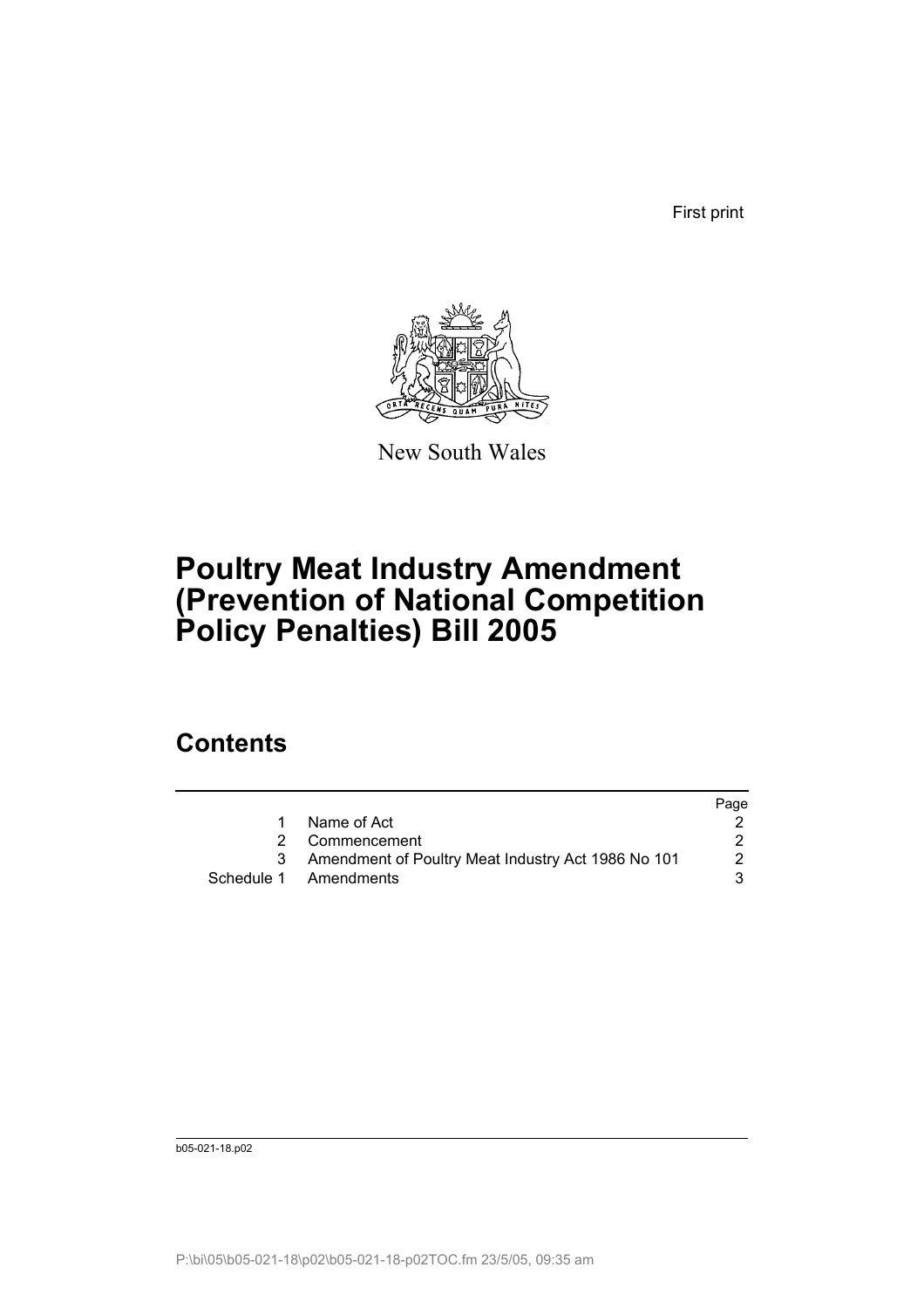**Contents** 

Page

Contents page 2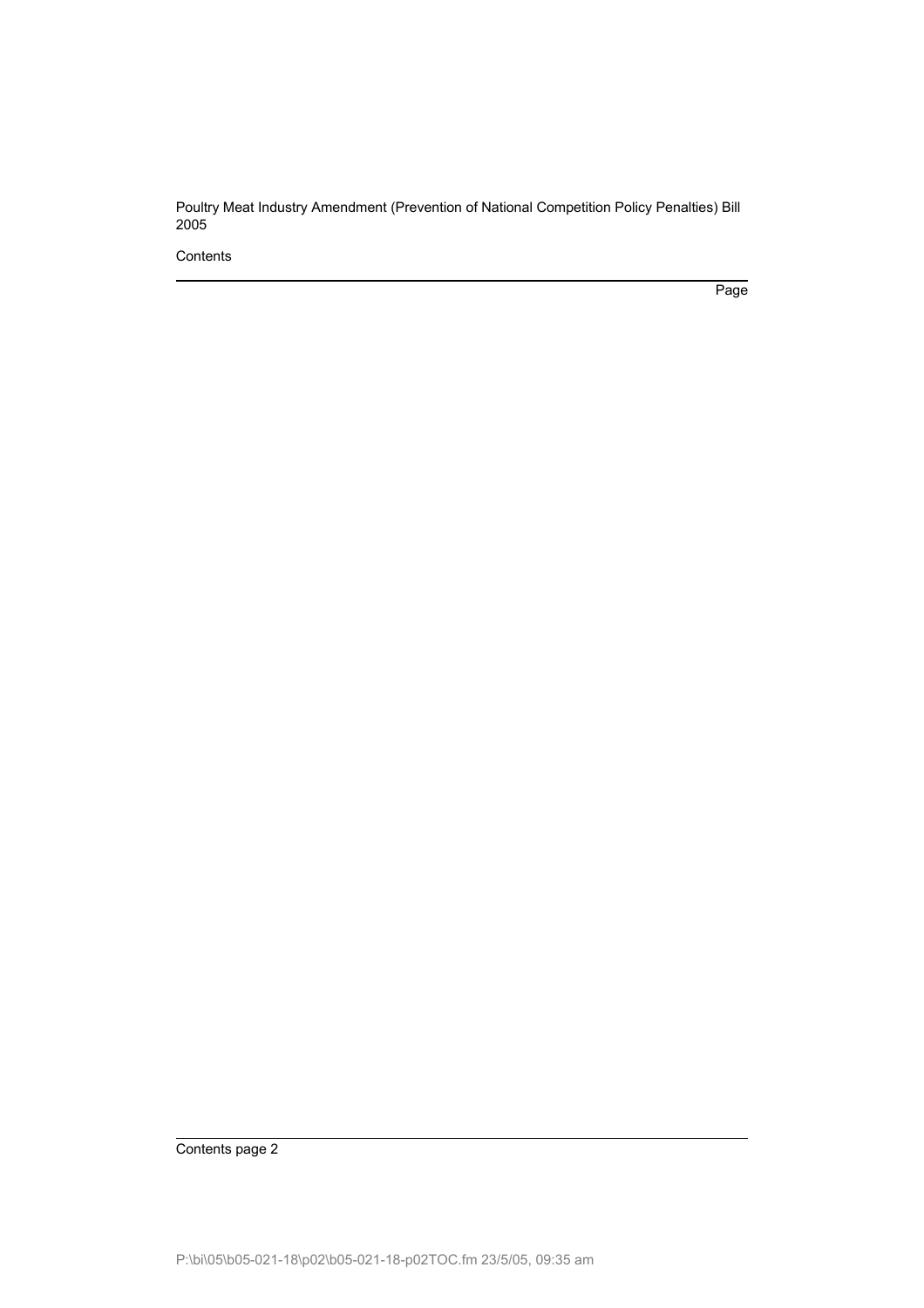

New South Wales

# **Poultry Meat Industry Amendment (Prevention of National Competition Policy Penalties) Bill 2005**

No , 2005

## **A Bill for**

An Act to amend the *Poultry Meat Industry Act 1986* in relation to the regulation of the poultry meat industry.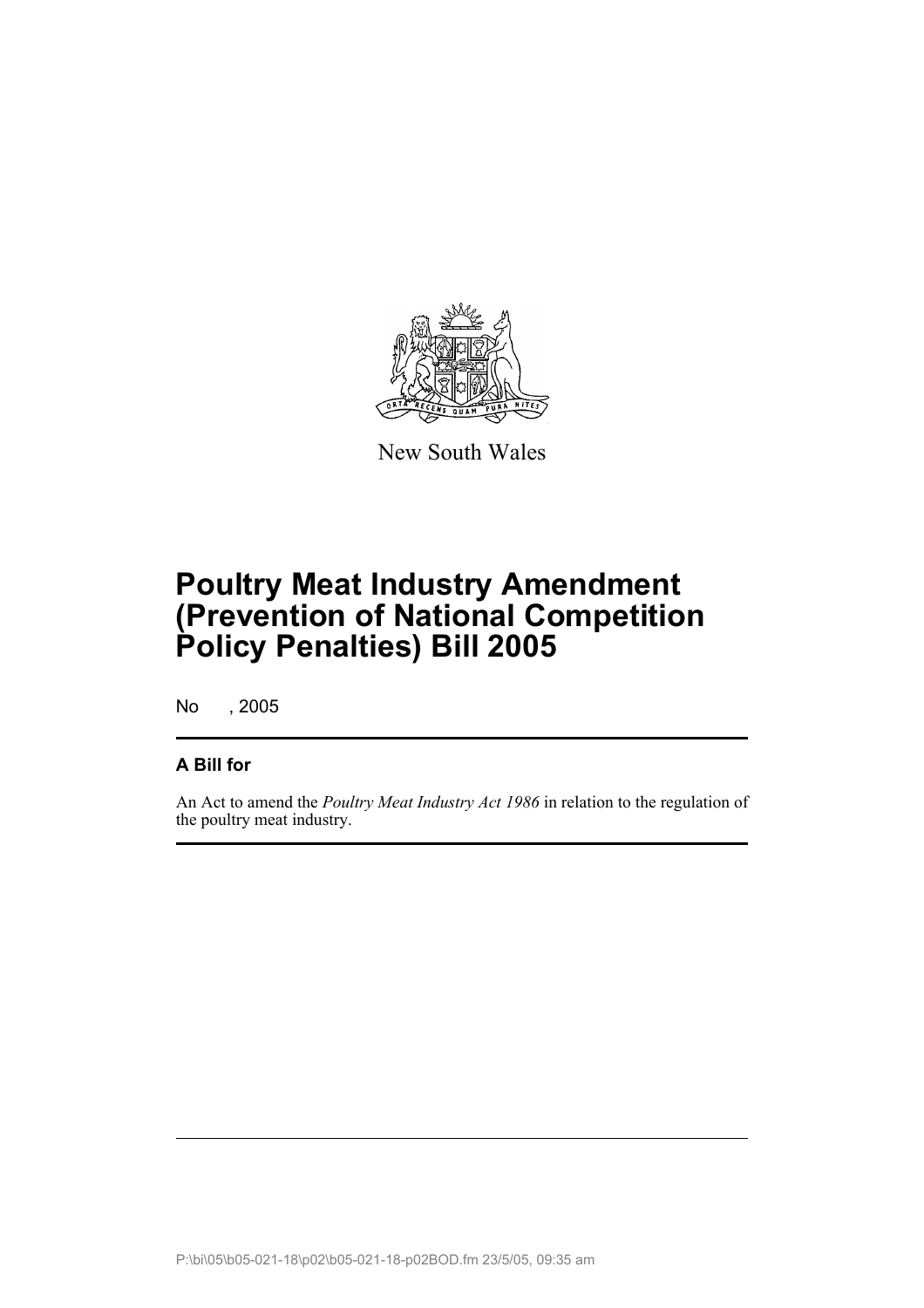| The Legislature of New South Wales enacts: |  |  |
|--------------------------------------------|--|--|
|                                            |  |  |

| 1 |     | <b>Name of Act</b>                                                                                                                                                   | 2                   |
|---|-----|----------------------------------------------------------------------------------------------------------------------------------------------------------------------|---------------------|
|   |     | This Act is the Poultry Meat Industry Amendment (Prevention of<br>National Competition Policy Penalties) Act 2005.                                                   | 3<br>$\overline{4}$ |
| 2 |     | Commencement                                                                                                                                                         | 5                   |
|   | (1) | This Act commences on a day or days to be appointed by proclamation,<br>subject to subsection (2).                                                                   | 6<br>7              |
|   | (2) | Schedule 1 [10] commences on the day appointed under section 4 of the<br>Farm Produce (Repeal) Act 1996 for the repeal of section 38 of the<br>Farm Produce Act 1983 | 8<br>9<br>10        |
| 3 |     | Amendment of Poultry Meat Industry Act 1986 No 101                                                                                                                   | 11                  |
|   |     | The <i>Poultry Meat Industry Act 1986</i> is amended as set out in<br>Schedule 1.                                                                                    | 12<br>13            |

1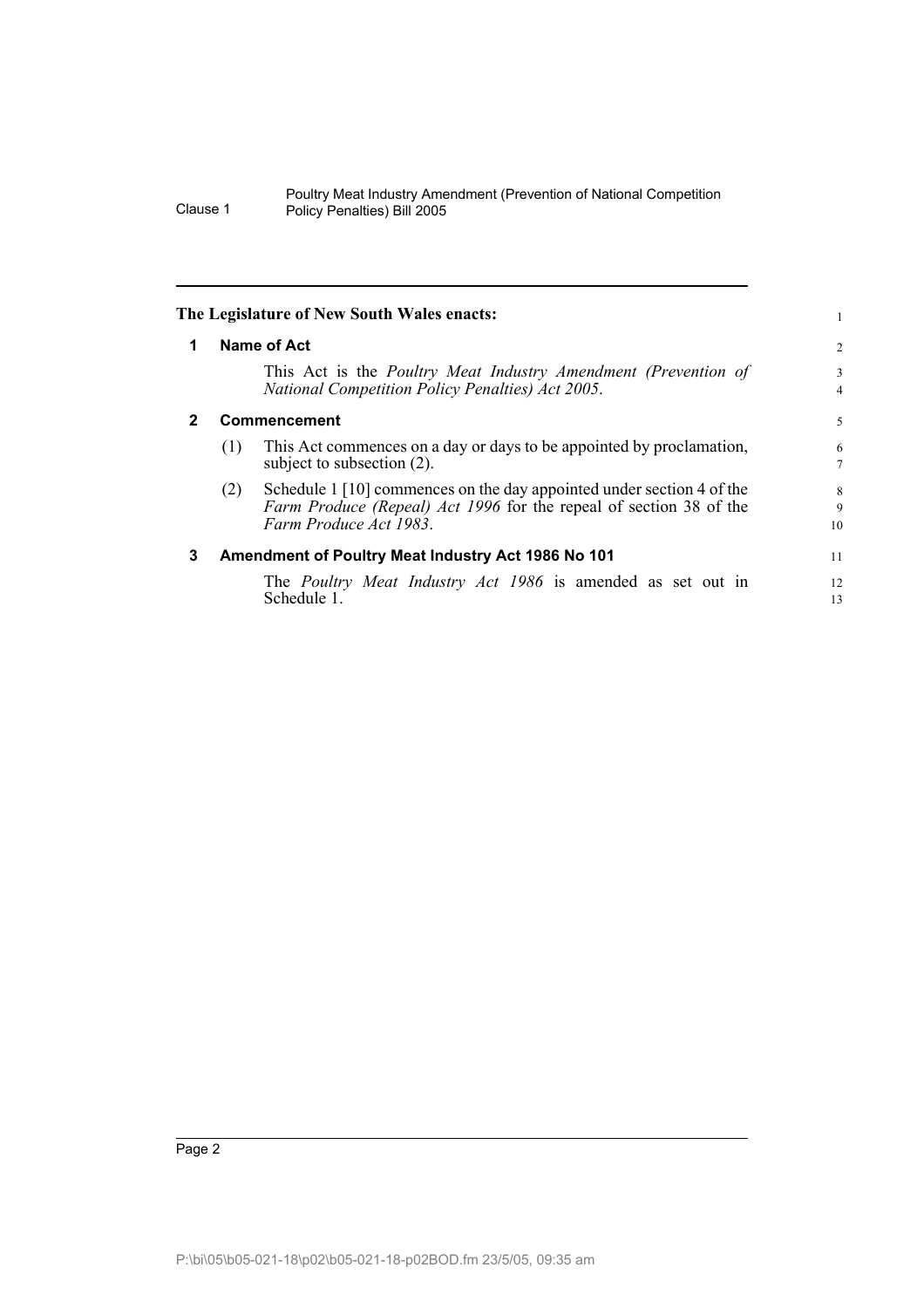Amendments Schedule 1

(Section 3)

1

2

# **Schedule 1 Amendments**

| [1]   | <b>Section 3 Definitions</b>                                                                                             |     |                                                                                                                                                                                                                                    | 3                                      |  |
|-------|--------------------------------------------------------------------------------------------------------------------------|-----|------------------------------------------------------------------------------------------------------------------------------------------------------------------------------------------------------------------------------------|----------------------------------------|--|
|       | $3(1)$ .                                                                                                                 |     | Omit the definitions of agreement, base rate, Chairperson, efficiency<br>incentive agreement, efficiency incentive rules, efficiency incentive scheme,<br>excluded poultry, member, regulation and standard agreement from section | $\overline{4}$<br>$\sqrt{5}$<br>6<br>7 |  |
|       | Insert in alphabetical order:                                                                                            |     |                                                                                                                                                                                                                                    | 8                                      |  |
|       |                                                                                                                          |     | <b>Advisory Group</b> means the Poultry Meat Industry Advisory<br>Group established under section 6A.                                                                                                                              | $\boldsymbol{9}$<br>10                 |  |
|       |                                                                                                                          |     | <b>Department</b> means the Department of Primary Industries.                                                                                                                                                                      | 11                                     |  |
|       |                                                                                                                          |     | <b>Director-General</b> means Director-General of the Department.                                                                                                                                                                  | 12                                     |  |
|       |                                                                                                                          |     | <i>poultry growing agreement</i> means an agreement between a<br>grower and a processor under which:                                                                                                                               | 13<br>14                               |  |
|       |                                                                                                                          | (a) | the processor delivers designated poultry to the grower for<br>growing, and                                                                                                                                                        | 15<br>16                               |  |
|       |                                                                                                                          | (b) | the grower grows the poultry so delivered and returns it to<br>the processor for processing.                                                                                                                                       | 17<br>18                               |  |
|       | secretary of the Committee means the person employed as<br>secretary of the Committee as referred to in section $5(2)$ . |     |                                                                                                                                                                                                                                    |                                        |  |
| $[2]$ | Section 3 (3)                                                                                                            |     |                                                                                                                                                                                                                                    | 21                                     |  |
|       | Omit the subsection.                                                                                                     |     |                                                                                                                                                                                                                                    | 22                                     |  |
| $[3]$ |                                                                                                                          |     | <b>Section 4 Constitution of Committee</b>                                                                                                                                                                                         | 23                                     |  |
|       | Omit section 4 (3). Insert instead:                                                                                      |     |                                                                                                                                                                                                                                    |                                        |  |
|       | (3)                                                                                                                      |     | The Committee is to consist of 3 members appointed by the<br>Minister, of whom:                                                                                                                                                    | 25<br>26                               |  |
|       |                                                                                                                          | (a) | one is to be an independent person of the Minister's own<br>choosing, and                                                                                                                                                          | 27<br>28                               |  |
|       |                                                                                                                          | (b) | two are to be independent persons of whom at least one is,<br>in the opinion of the Minister, skilled in arbitration,<br>mediation or some other form of dispute resolution.                                                       | 29<br>30<br>31                         |  |
| [4]   | Section 4 (7)                                                                                                            |     |                                                                                                                                                                                                                                    | 32                                     |  |
|       | Omit " $(a)$ and $(d)$ ".                                                                                                |     |                                                                                                                                                                                                                                    | 33                                     |  |
|       |                                                                                                                          |     |                                                                                                                                                                                                                                    |                                        |  |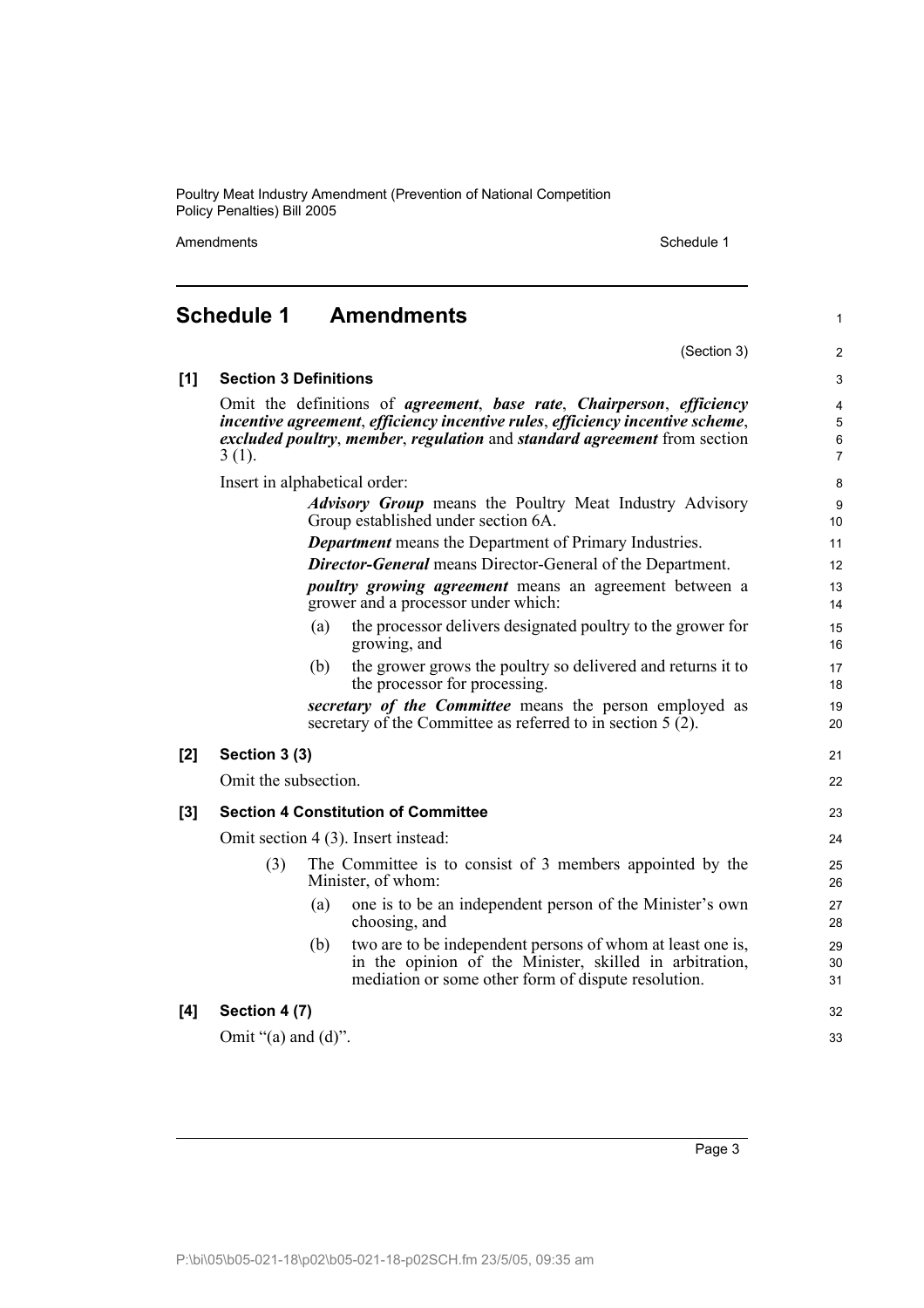| [5] |   |                  |     |      | Sections 4 (7) (a) and 5 (2) and Schedule 1, clause 2 (2)                                                                                                                       | $\mathbf{1}$   |
|-----|---|------------------|-----|------|---------------------------------------------------------------------------------------------------------------------------------------------------------------------------------|----------------|
|     |   |                  |     |      | Omit "of Agriculture" wherever occurring.                                                                                                                                       | 2              |
| [6] |   |                  |     |      | <b>Section 5 Staff of Committee</b>                                                                                                                                             | 3              |
|     |   |                  |     |      | Omit "the <i>Public Service Act 1979</i> " from section 5 (1).                                                                                                                  | 4              |
|     |   | Act 2002".       |     |      | Insert instead "Chapter 2 of the Public Sector Employment and Management                                                                                                        | 5<br>6         |
| [7] |   | <b>Section 6</b> |     |      |                                                                                                                                                                                 | 7              |
|     |   |                  |     |      | Omit the section. Insert instead:                                                                                                                                               | 8              |
|     | 6 |                  |     |      | <b>Functions of Committee</b>                                                                                                                                                   | 9              |
|     |   | (1)              |     |      | The functions of the Committee are as follows:                                                                                                                                  | 10             |
|     |   |                  | (a) |      | to establish:                                                                                                                                                                   | 11             |
|     |   |                  |     | (i)  | codes of practice for use in the conduct of<br>negotiations between growers and processors, and                                                                                 | 12<br>13       |
|     |   |                  |     | (ii) | contract guidelines as to the matters that poultry<br>growing agreements might appropriately address,                                                                           | 14<br>15       |
|     |   |                  | (b) |      | to make recommendations to the Minister regarding:                                                                                                                              | 16             |
|     |   |                  |     | (i)  | matters that poultry growing agreements should be<br>required to address, and                                                                                                   | 17<br>18       |
|     |   |                  |     | (ii) | standard provisions for inclusion in poultry growing<br>agreements in relation to those matters,                                                                                | 19<br>20       |
|     |   |                  | (c) |      | to inquire into, and make reports to the Minister on:                                                                                                                           | 21             |
|     |   |                  |     | (i)  | such matters relating to the poultry meat industry as<br>the Minister refers to the Committee for inquiry and<br>report, and                                                    | 22<br>23<br>24 |
|     |   |                  |     | (ii) | such other matters relating to the poultry meat<br>industry as the Committee considers appropriate for<br>inquiry and report,                                                   | 25<br>26<br>27 |
|     |   |                  | (d) |      | to facilitate the resolution of disputes between processors<br>and growers,                                                                                                     | 28<br>29       |
|     |   |                  | (e) |      | to exercise such other functions with respect to the poultry<br>meat industry as are prescribed by the regulations.                                                             | 30<br>31       |
|     |   | (2)              |     |      | For the purpose of exercising its functions under subsection $(1)$<br>(a) and (b), the Committee must seek advice from, and have<br>regard to the views of, the Advisory Group. | 32<br>33<br>34 |
|     |   | (3)              |     |      | Copies of any codes of practice and contract guidelines<br>established under this section:                                                                                      | 35<br>36       |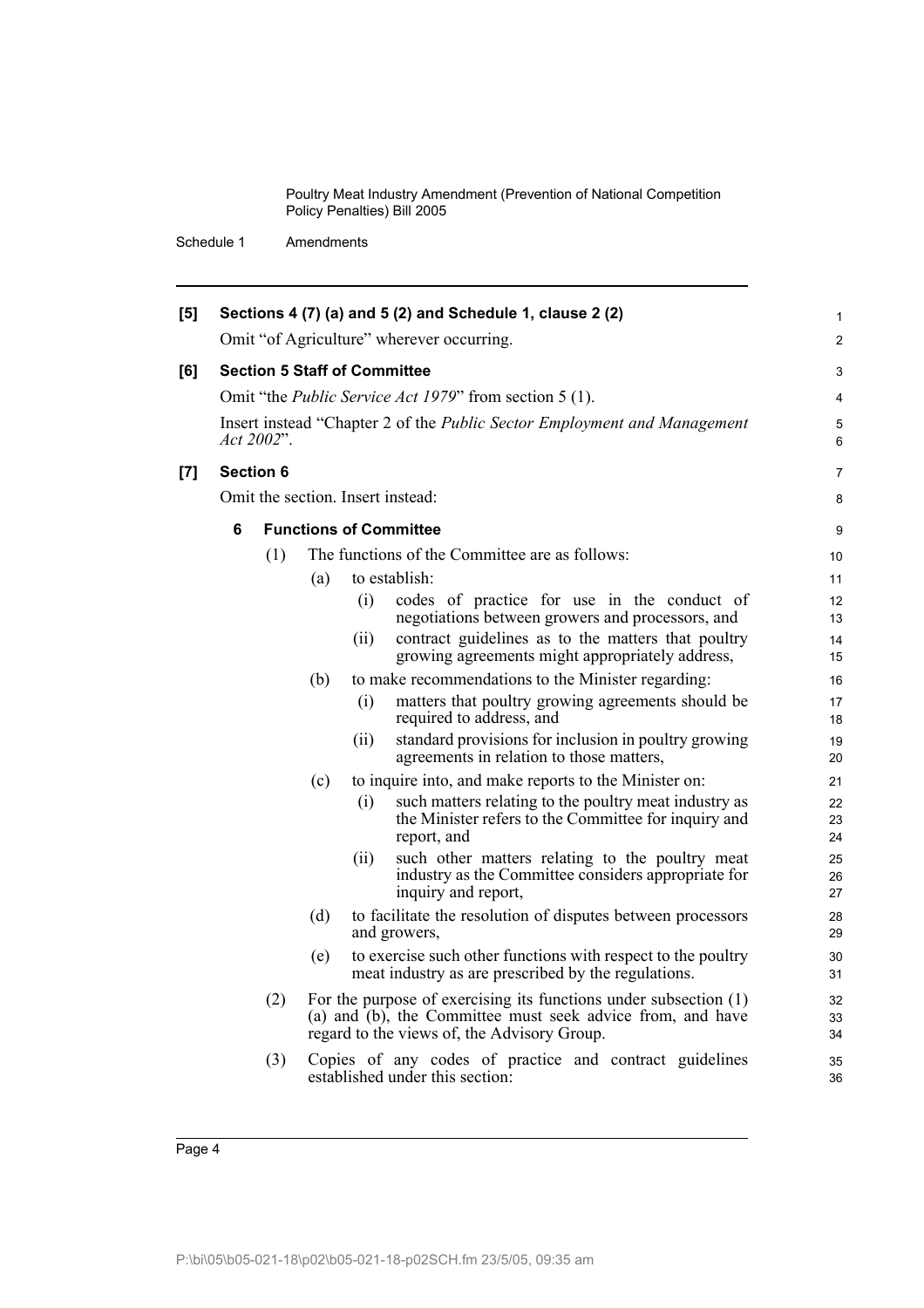### Amendments Schedule 1

|     |         |                      | (a) | must be kept available at the office of the Department for<br>inspection by the public, free of charge, during ordinary<br>business hours, and | $\mathbf{1}$<br>$\overline{2}$<br>3 |  |  |
|-----|---------|----------------------|-----|------------------------------------------------------------------------------------------------------------------------------------------------|-------------------------------------|--|--|
|     |         |                      | (b) | must be posted on the Department's internet site.                                                                                              | $\overline{4}$                      |  |  |
| [8] | Part 2A |                      |     |                                                                                                                                                | 5                                   |  |  |
|     |         | Insert after Part 2: |     |                                                                                                                                                |                                     |  |  |
|     |         |                      |     | <b>Part 2A Poultry Meat Industry Advisory Group</b>                                                                                            | $\overline{7}$                      |  |  |
|     | 6A      |                      |     | <b>Establishment of Advisory Group</b>                                                                                                         | 8                                   |  |  |
|     |         | (1)                  |     | A body is to be established under the name of the "Poultry Meat"<br>Industry Advisory Group".                                                  | 9<br>10 <sup>1</sup>                |  |  |
|     |         | (2)                  |     | The Advisory Group is not, and does not represent, the Crown.                                                                                  | 11                                  |  |  |
|     |         | (3)                  |     | The Advisory Group is to consist of 7 members appointed by the<br>Minister, of whom:                                                           | 12<br>13                            |  |  |
|     |         |                      | (a) | 1 is to be an independent person of the Minister's own<br>choosing, and                                                                        | 14<br>15                            |  |  |
|     |         |                      | (b) | 3 are to represent processors and are to be nominated in<br>accordance with the regulations, and                                               | 16<br>17                            |  |  |
|     |         |                      | (c) | 3 are to represent growers and are to be elected in<br>accordance with the regulations.                                                        | 18<br>19                            |  |  |
|     |         | (4)                  |     | The member referred to in subsection $(3)$ $(a)$ is to be the<br>Chairperson of the Advisory Group.                                            | 20<br>21                            |  |  |
|     |         | (5)                  |     | Schedule 1 has effect with respect to the members of the<br>Advisory Group.                                                                    | 22<br>23                            |  |  |
|     |         | (6)                  |     | Schedule 2 has effect with respect to the procedure of the<br>Advisory Group.                                                                  | 24<br>25                            |  |  |
|     |         | (7)                  |     | In subsection $(3)$ (a), <i>independent</i> means the following:                                                                               | 26                                  |  |  |
|     |         |                      | (a) | not an officer of the Department,                                                                                                              | 27                                  |  |  |
|     |         |                      | (b) | not a representative of processors or growers.                                                                                                 | 28                                  |  |  |
|     | 6B      |                      |     | <b>Function of Advisory Group</b>                                                                                                              | 29                                  |  |  |
|     |         |                      |     | The function of the Advisory Group is to furnish advice to the<br>Committee regarding the following:                                           | 30<br>31                            |  |  |
|     |         |                      | (a) | codes of practice for use in the conduct of negotiations<br>between growers and processors,                                                    | 32<br>33                            |  |  |
|     |         |                      |     |                                                                                                                                                |                                     |  |  |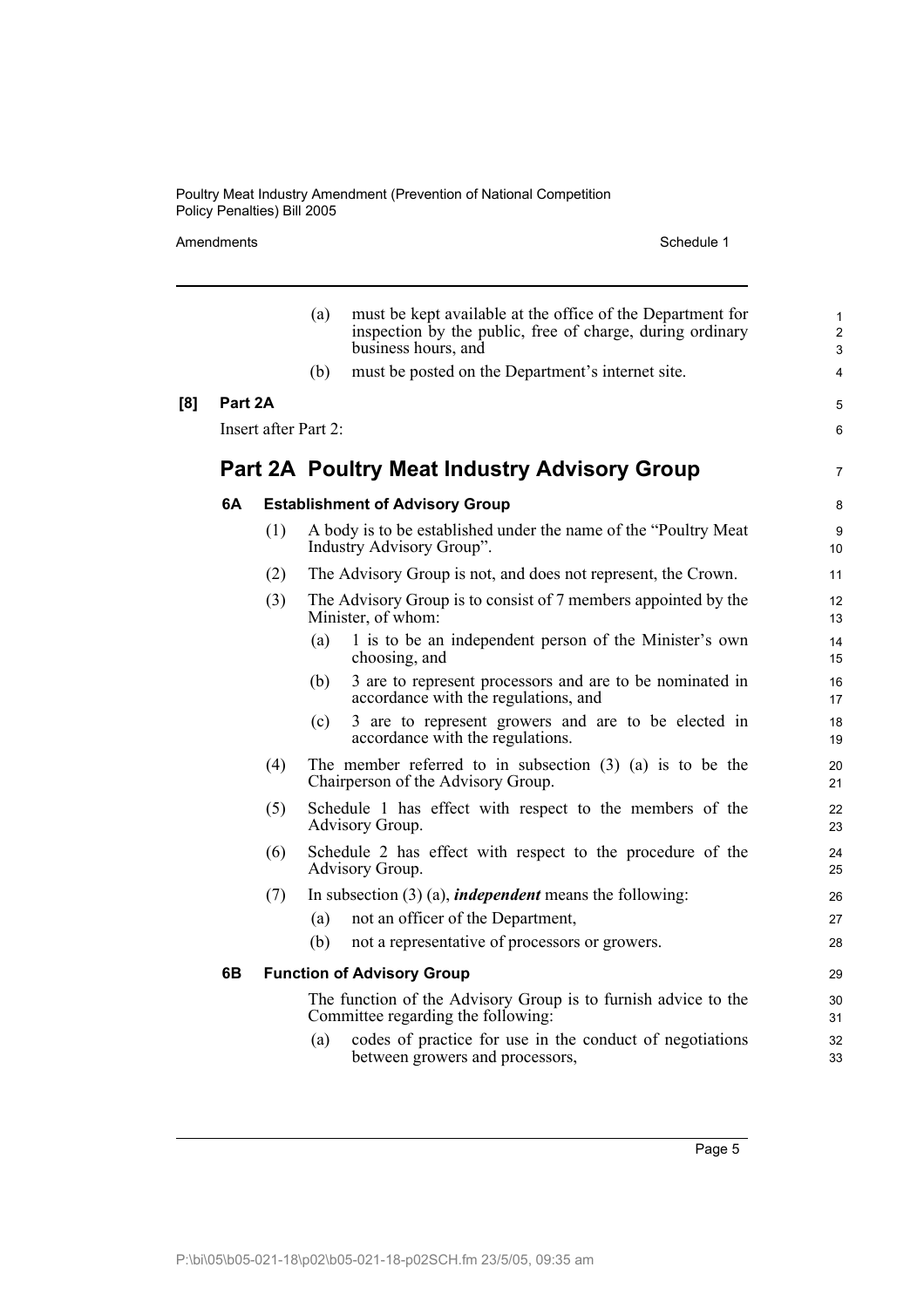|     |        |     | (b) | contract guidelines as to the matters that poultry growing<br>agreements should be encouraged to address,                                                                                                                                                                      | $\mathbf{1}$<br>2                  |
|-----|--------|-----|-----|--------------------------------------------------------------------------------------------------------------------------------------------------------------------------------------------------------------------------------------------------------------------------------|------------------------------------|
|     |        |     | (c) | matters that poultry growing agreements should be<br>required to address,                                                                                                                                                                                                      | 3<br>4                             |
|     |        |     | (d) | standard provisions for inclusion in poultry growing<br>agreements in relation to the matters referred to in<br>paragraph (c),                                                                                                                                                 | $\mathbf 5$<br>6<br>$\overline{7}$ |
|     |        |     | (e) | such other matters with respect to the poultry meat<br>industry as the Advisory Group considers appropriate for<br>advice.                                                                                                                                                     | 8<br>9<br>10                       |
| [9] | Part 3 |     |     |                                                                                                                                                                                                                                                                                | 11                                 |
|     |        |     |     | Omit Parts 3 and 4. Insert instead:                                                                                                                                                                                                                                            | 12                                 |
|     | Part 3 |     |     | <b>Poultry growing agreements</b>                                                                                                                                                                                                                                              | 13                                 |
|     | 7      |     |     | Poultry growing agreements to address prescribed matters                                                                                                                                                                                                                       | 14                                 |
|     |        | (1) |     | A poultry growing agreement must address such matters as may<br>be prescribed by the regulations.                                                                                                                                                                              | 15<br>16                           |
|     |        | (2) |     | Compliance with this section in relation to any such matter may<br>be achieved:                                                                                                                                                                                                | 17<br>18                           |
|     |        |     | (a) | by including in the agreement (whether by reference or<br>otherwise) the standard provision prescribed by the<br>regulations in relation to that matter, or                                                                                                                    | 19<br>20<br>21                     |
|     |        |     | (b) | by including in the agreement some other provision<br>(whether to the same effect as the standard provision or to<br>some other effect), being a provision that is expressed to be<br>included in the agreement in compliance with this section<br>in relation to that matter. | 22<br>23<br>24<br>25<br>26         |
|     |        | (3) |     | A poultry growing agreement that does not comply with this<br>section in relation to any such matter is taken, for all purposes, to<br>include the standard provision prescribed by the regulations in<br>relation to that matter.                                             | 27<br>28<br>29<br>30               |
|     |        | (4) |     | A standard provision that is included, or taken to be included, in<br>a poultry growing agreement prevails over any other provision of<br>the agreement (other than another standard provision) to the<br>extent of any inconsistency between them.                            | 31<br>32<br>33<br>34               |
|     | 8      |     |     | Processor to notify Director-General of certain matters                                                                                                                                                                                                                        | 35                                 |
|     |        | (1) |     | Within one month after a processor and a grower enter into a<br>poultry growing agreement, the processor:                                                                                                                                                                      | 36<br>37                           |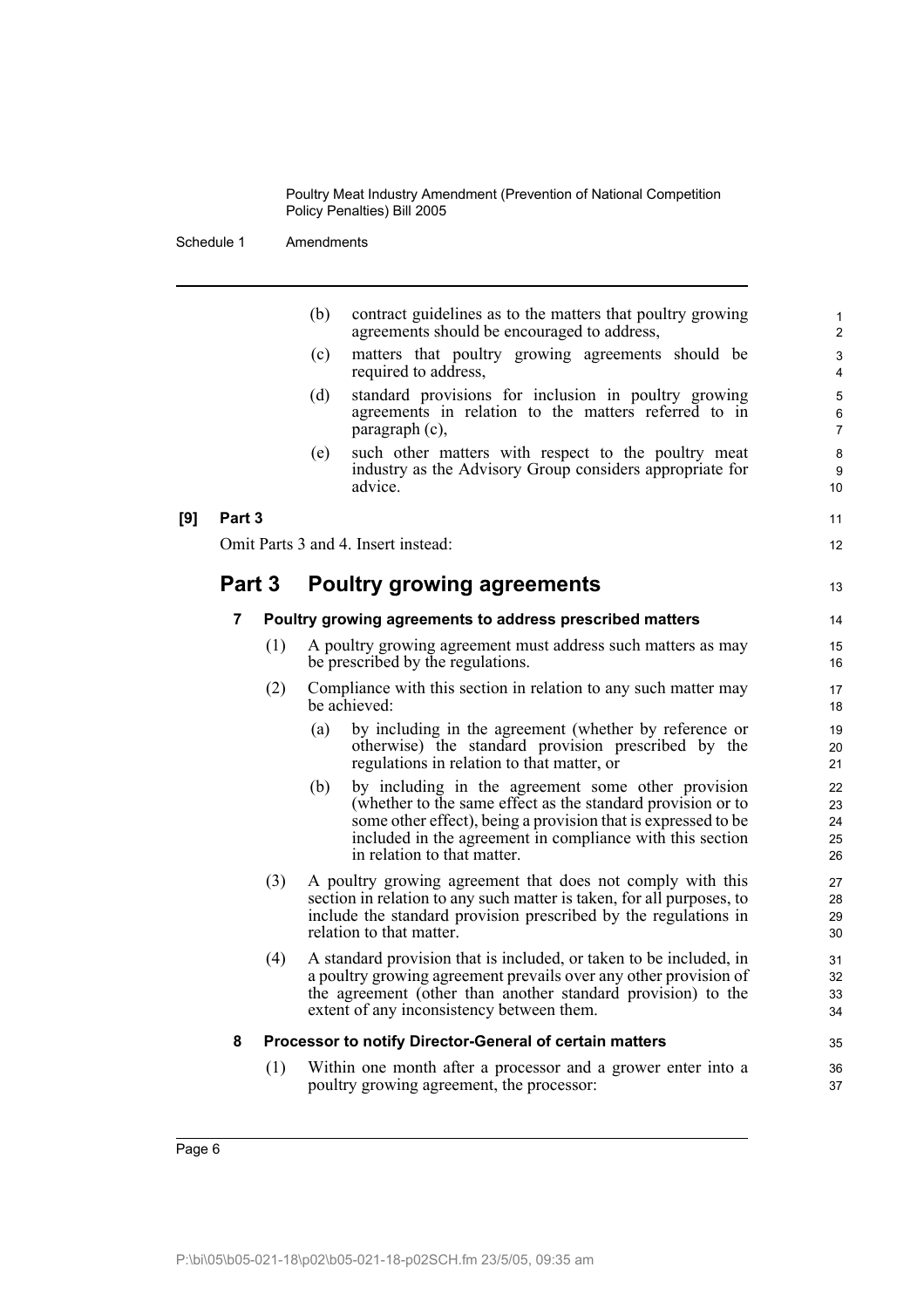Amendments Schedule 1

|      |     | must send notice of that fact to the Director-General, and<br>(a)                                                                                                                                                                              | 1                           |
|------|-----|------------------------------------------------------------------------------------------------------------------------------------------------------------------------------------------------------------------------------------------------|-----------------------------|
|      |     | must pay a notification fee to the Director-General.<br>(b)                                                                                                                                                                                    | $\overline{2}$              |
|      |     | Maximum penalty: 10 penalty units.                                                                                                                                                                                                             | 3                           |
|      | (2) | The notice referred to in subsection $(1)$ $(a)$ :                                                                                                                                                                                             | 4                           |
|      |     | must be in the form approved by the Director-General, and<br>(a)                                                                                                                                                                               | 5                           |
|      |     | (b)<br>must identify the grower by whom, and each address at<br>which, designated poultry is to be grown under the<br>agreement, and                                                                                                           | 6<br>$\overline{7}$<br>8    |
|      |     | must indicate the date on which the agreement was entered<br>(c)<br>into and the period for which it is to remain in force.                                                                                                                    | 9<br>10 <sup>°</sup>        |
|      | (3) | The notification fee referred to in subsection $(1)$ (b) is to be of an<br>amount determined in accordance with a scheme established by<br>the Director-General.                                                                               | 11<br>12 <sup>2</sup><br>13 |
|      | (4) | The object of such a scheme should be to ensure that the amounts<br>received from notification fees during any period are equivalent<br>to the costs and expenses of the Committee and Advisory Group<br>during that period.                   | 14<br>15<br>16<br>17        |
|      | 9   | <b>Authorisations</b>                                                                                                                                                                                                                          | 18                          |
|      | (1) | The following are specifically authorised by this Act for the<br>purposes of the <i>Trade Practices Act 1974</i> of the Commonwealth<br>and the Competition Code of New South Wales:                                                           | 19<br>20<br>21              |
|      |     | any agreements entered into between 2 or more growers, or<br>(a)<br>between 2 or more growers and a processor, in relation to<br>the growing of designated poultry,                                                                            | 22<br>23<br>24              |
|      |     | the conduct of those growers and that processor in<br>(b)<br>negotiating and entering into any such agreement,                                                                                                                                 | 25<br>26                    |
|      |     | the conduct of those growers and that processor in<br>(c)<br>performing any such agreement.                                                                                                                                                    | 27<br>28                    |
|      | (2) | Anything authorised to be done by this section is authorised only<br>to the extent to which it would otherwise contravene Part IV of<br>the <i>Trade Practices Act 1974</i> of the Commonwealth or the<br>Competition Code of New South Wales. | 29<br>30<br>31<br>32        |
|      | (3) | In this section, <i>agreement</i> includes a contract, arrangement or<br>understanding.                                                                                                                                                        | 33<br>34                    |
| [10] |     | <b>Section 13 Inspectors</b>                                                                                                                                                                                                                   | 35                          |
|      |     | Omit paragraph (a) from the definition of <i>inspector</i> .                                                                                                                                                                                   | 36                          |
|      |     |                                                                                                                                                                                                                                                |                             |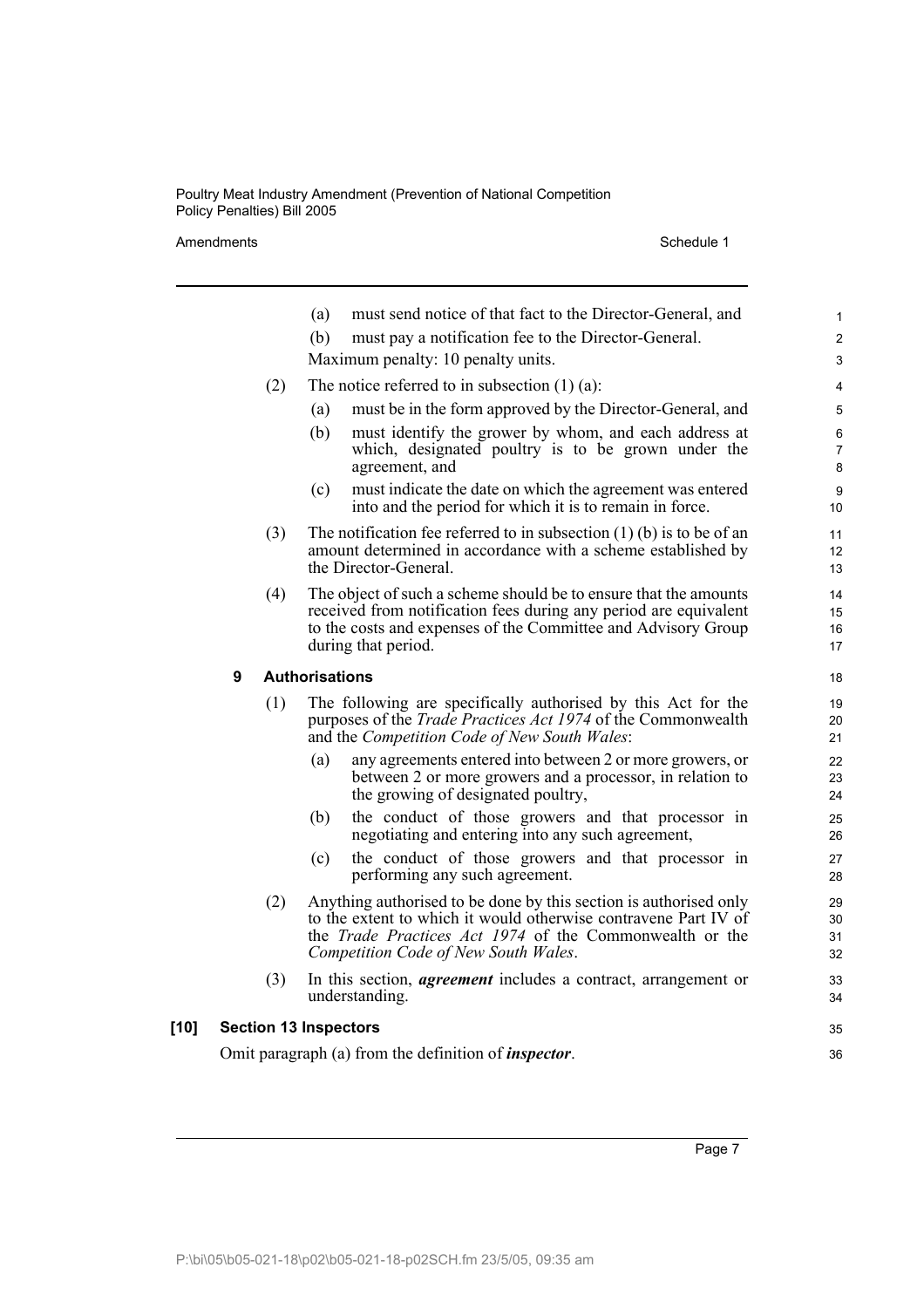| $[11]$ | <b>Section 18 Disputes</b>     |                    |                                                                                                                                                                                                                                                                                                                                                                                                                                          | 1                                               |
|--------|--------------------------------|--------------------|------------------------------------------------------------------------------------------------------------------------------------------------------------------------------------------------------------------------------------------------------------------------------------------------------------------------------------------------------------------------------------------------------------------------------------------|-------------------------------------------------|
|        | Omit the section.              |                    |                                                                                                                                                                                                                                                                                                                                                                                                                                          | $\overline{2}$                                  |
| $[12]$ | <b>Section 19</b>              |                    |                                                                                                                                                                                                                                                                                                                                                                                                                                          | 3                                               |
|        |                                |                    | Omit the section. Insert instead:                                                                                                                                                                                                                                                                                                                                                                                                        | $\overline{4}$                                  |
|        | 19                             |                    | Certificate as to notification relating to poultry growing agreement                                                                                                                                                                                                                                                                                                                                                                     | 5                                               |
|        |                                |                    | A certificate signed by the Director-General, or by such other<br>person as may be prescribed by the regulations, and stating that,<br>on a specified date or during a specified period, the<br>Director-General had or had not been notified under section 8<br>that a specified processor and specified grower had entered into<br>a poultry growing agreement is admissible in any legal<br>proceedings and is evidence of that fact. | 6<br>$\overline{7}$<br>8<br>9<br>10<br>11<br>12 |
| $[13]$ | <b>Section 23 Regulations</b>  |                    |                                                                                                                                                                                                                                                                                                                                                                                                                                          | 13                                              |
|        | Insert after section $23$ (1): |                    |                                                                                                                                                                                                                                                                                                                                                                                                                                          | 14                                              |
|        | (1A)                           |                    | In particular, a regulation:                                                                                                                                                                                                                                                                                                                                                                                                             | 15                                              |
|        |                                | (a)                | may prescribe matters that poultry growing agreements<br>must address, and                                                                                                                                                                                                                                                                                                                                                               | 16<br>17                                        |
|        |                                | (b)                | may prescribe standard provisions for inclusion in poultry<br>growing agreements in relation to those matters.                                                                                                                                                                                                                                                                                                                           | 18<br>19                                        |
| $[14]$ | Schedule 1, heading            |                    |                                                                                                                                                                                                                                                                                                                                                                                                                                          | 20                                              |
|        |                                |                    | Omit the heading and source reference. Insert instead:                                                                                                                                                                                                                                                                                                                                                                                   | 21                                              |
|        | <b>Schedule 1</b>              |                    | Provisions relating to the members<br>of the Committee and the Advisory<br>Group                                                                                                                                                                                                                                                                                                                                                         | 22<br>23<br>24                                  |
|        |                                |                    | (Sections 4 $(5)$ and 6A $(5)$ )                                                                                                                                                                                                                                                                                                                                                                                                         | 25                                              |
| $[15]$ | Schedule 1, clause 1           |                    |                                                                                                                                                                                                                                                                                                                                                                                                                                          | 26                                              |
|        | Insert before clause 2:        |                    |                                                                                                                                                                                                                                                                                                                                                                                                                                          | 27                                              |
|        | 1                              | <b>Definitions</b> |                                                                                                                                                                                                                                                                                                                                                                                                                                          | 28                                              |
|        |                                |                    | In this Schedule:                                                                                                                                                                                                                                                                                                                                                                                                                        | 29                                              |
|        |                                |                    | <i>Chairperson</i> means Chairperson of the Committee<br>$\alpha$                                                                                                                                                                                                                                                                                                                                                                        | 30                                              |
|        |                                |                    | Chairperson of the Advisory Group, as the context requires.<br><i>member</i> means member of the Committee or member of the                                                                                                                                                                                                                                                                                                              | 31<br>32                                        |
|        |                                |                    | Advisory Group, as the context requires.                                                                                                                                                                                                                                                                                                                                                                                                 | 33                                              |
|        |                                |                    |                                                                                                                                                                                                                                                                                                                                                                                                                                          |                                                 |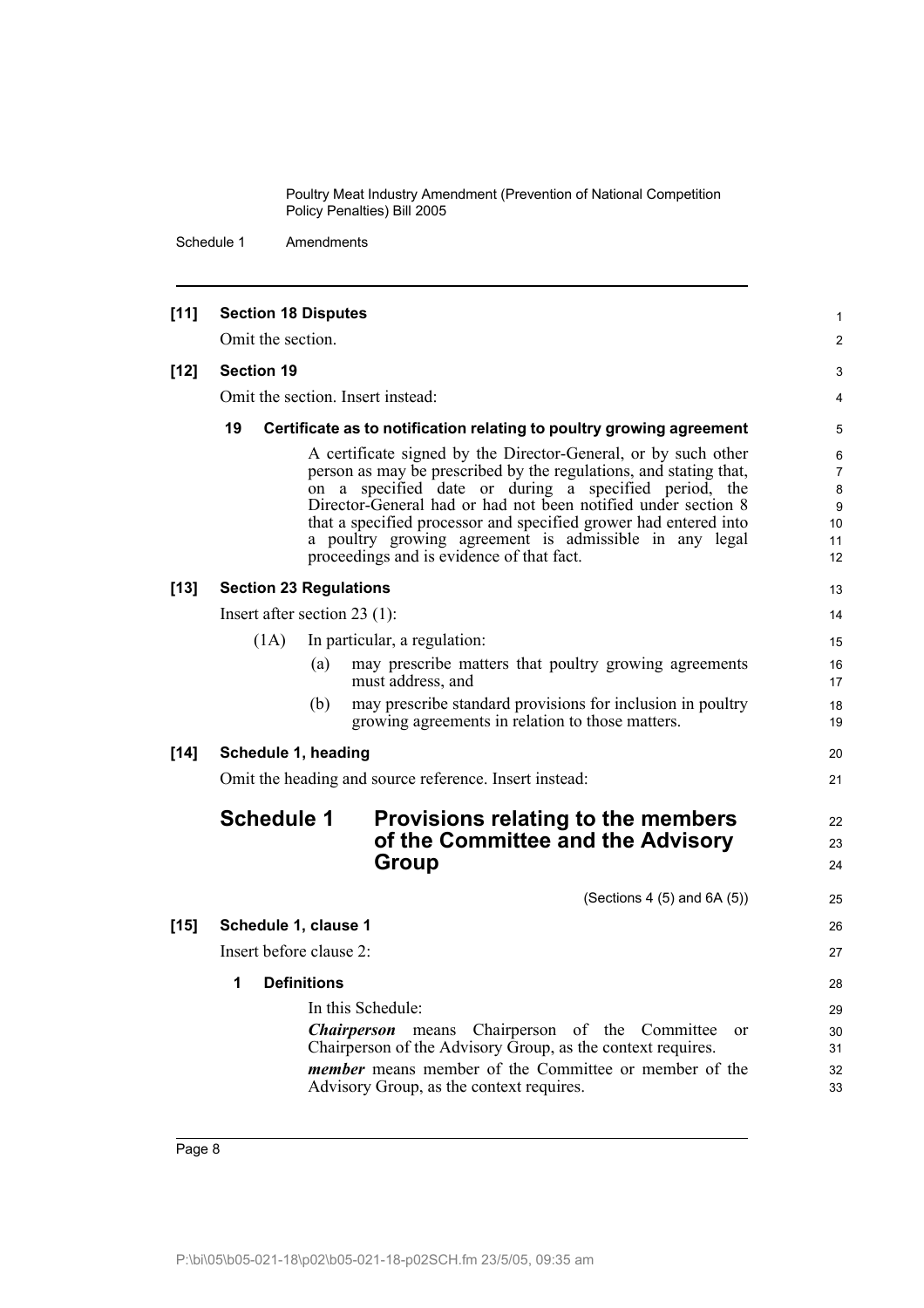Schedule 1

| $[16]$ | Schedule 1, clause 3                                                                                     | 1              |
|--------|----------------------------------------------------------------------------------------------------------|----------------|
|        | Omit "term of". Insert "term not exceeding".                                                             | $\overline{c}$ |
| $[17]$ | Schedule 1, clauses 5 and 6 (2)                                                                          | 3              |
|        | Omit "section 4" wherever occurring. Insert instead "section 6A".                                        | 4              |
| $[18]$ | Schedule 1, clause 6 (1)                                                                                 | 5              |
|        | Omit "the Committee is constituted as provided by section 4 (3)".                                        | 6              |
|        | Insert instead "the Committee or Advisory Group is duly constituted".                                    | 7              |
| $[19]$ | Schedule 1, clauses 7, 8 and 10                                                                          | 8              |
|        | Insert "or Advisory Group" after "Committee" wherever occurring.                                         | 9              |
| [20]   | Schedule 1, clause 9 (1)                                                                                 | 10             |
|        | Omit "The Public Service Act 1979".                                                                      | 11             |
|        | Insert instead "Chapter 2 of the Public Sector Employment and Management                                 | 12             |
|        | Act 2002".                                                                                               | 13             |
| $[21]$ | Schedule 2, heading                                                                                      | 14             |
|        | Omit the heading and source reference. Insert instead:                                                   | 15             |
|        | <b>Schedule 2</b><br>Provisions relating to the procedure                                                | 16             |
|        | of the Committee and the Advisory                                                                        | 17             |
|        | <b>Group</b>                                                                                             | 18             |
|        | (Sections 4 $(6)$ and 6A $(6)$ )                                                                         | 19             |
| $[22]$ | Schedule 2, clause 1A                                                                                    | 20             |
|        | Insert before clause 1:                                                                                  | 21             |
|        | 1A<br><b>Definitions</b>                                                                                 | 22             |
|        | In this Schedule:                                                                                        | 23             |
|        | <b>Chairperson</b> means Chairperson of the Committee<br>or                                              | 24             |
|        | Chairperson of the Advisory Group, as the context requires.                                              | 25             |
|        | <i>member</i> means member of the Committee or member of the<br>Advisory Group, as the context requires. | 26<br>27       |
| $[23]$ | Schedule 2, clauses 1 and 3-6                                                                            | 28             |
|        | Insert "or Advisory Group" after "Committee" wherever occurring.                                         | 29             |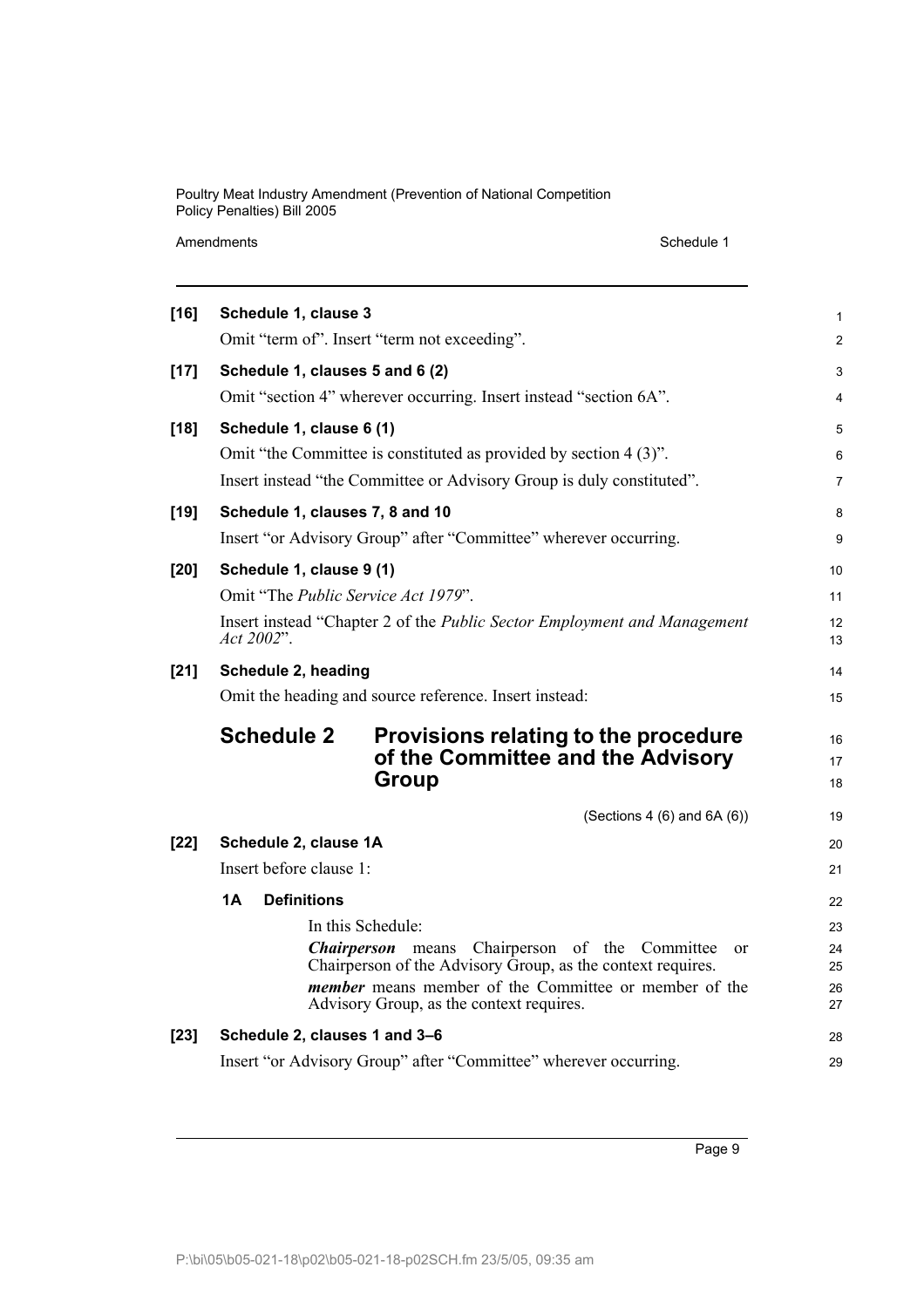| $[24]$ |                                                                                                                                                                |     | Schedule 2, clause 2                                                                                                          | $\mathbf{1}$   |  |  |  |
|--------|----------------------------------------------------------------------------------------------------------------------------------------------------------------|-----|-------------------------------------------------------------------------------------------------------------------------------|----------------|--|--|--|
|        |                                                                                                                                                                |     | Omit "8". Insert instead "2".                                                                                                 | 2              |  |  |  |
| $[25]$ |                                                                                                                                                                |     | Schedule 2, clause 2 (2)                                                                                                      | 3              |  |  |  |
|        |                                                                                                                                                                |     | Insert at the end of clause 2:                                                                                                | $\overline{4}$ |  |  |  |
|        |                                                                                                                                                                | (2) | The quorum for a meeting of the Advisory Group is 4 members.                                                                  | 5              |  |  |  |
| $[26]$ |                                                                                                                                                                |     | Schedule 2, clause 6 (1)                                                                                                      | 6              |  |  |  |
|        |                                                                                                                                                                |     | Omit "or by 5 or more members".                                                                                               | $\overline{7}$ |  |  |  |
|        |                                                                                                                                                                |     | Insert instead "or by a quorum of its members".                                                                               | 8              |  |  |  |
| $[27]$ |                                                                                                                                                                |     | Schedule 3 Savings, transitional and other provisions                                                                         | 9              |  |  |  |
|        |                                                                                                                                                                |     | Insert at the end of clause $1A(1)$ :                                                                                         | 10             |  |  |  |
|        |                                                                                                                                                                |     | Poultry Meat Industry Amendment (Prevention of National<br>Competition Policy Penalties) Act 2005                             | 11<br>12       |  |  |  |
| $[28]$ |                                                                                                                                                                |     | Schedule 3, Part 3                                                                                                            | 13             |  |  |  |
|        | Insert after Part 2:                                                                                                                                           |     |                                                                                                                               |                |  |  |  |
|        | Part 3<br>Provisions consequent on enactment of<br><b>Poultry Meat Industry Amendment</b><br>(Prevention of National Competition Policy<br>Penalties) Act 2005 |     |                                                                                                                               |                |  |  |  |
|        | 12                                                                                                                                                             |     | <b>Definitions</b>                                                                                                            | 19             |  |  |  |
|        |                                                                                                                                                                |     | In this Part:                                                                                                                 | 20             |  |  |  |
|        |                                                                                                                                                                |     | <i>the amended Act</i> means this Act, as amended by the amending<br>Act.                                                     | 21<br>22       |  |  |  |
|        |                                                                                                                                                                |     | the amending Act means the Poultry Meat Industry Amendment<br>(Prevention of National Competition Policy Penalties) Act 2005. | 23<br>24       |  |  |  |
|        |                                                                                                                                                                |     | the unamended Act means this Act, as in force immediately<br>before the commencement of the amending Act.                     | 25<br>26       |  |  |  |
|        | 13                                                                                                                                                             |     | <b>Committee members</b>                                                                                                      | 27             |  |  |  |
|        |                                                                                                                                                                | (1) | The person who, immediately before the commencement of<br>Schedule 1 [3] to the amending Act, was the member of the           | 28             |  |  |  |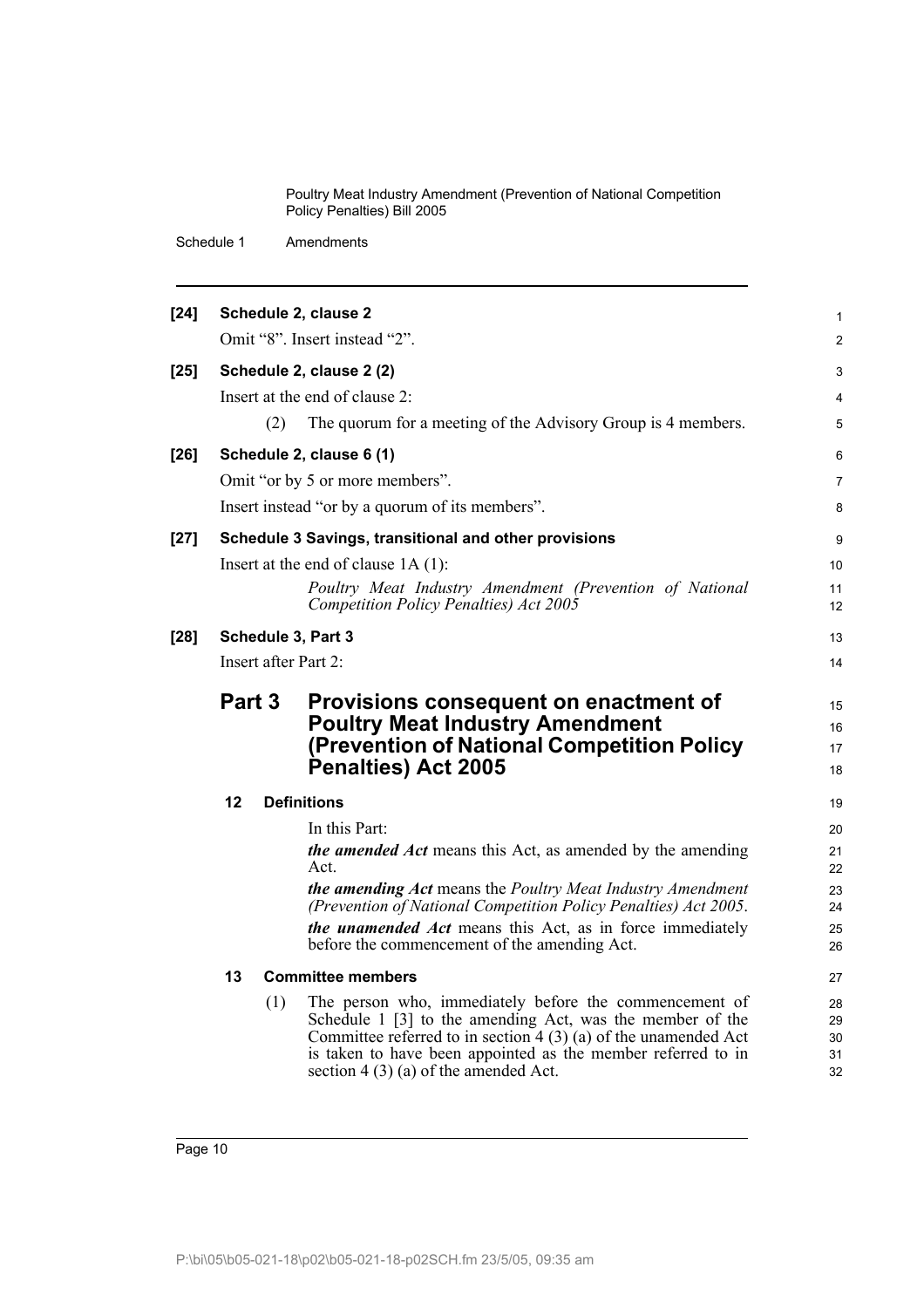Amendments **Schedule 1** and the set of the set of the set of the set of the set of the set of the set of the set of the set of the set of the set of the set of the set of the set of the set of the set of the set of the set

- (2) A person who, immediately before the commencement of Schedule 1 [3] to the amending Act, was a member of the Committee referred to in section  $\overline{4}$  (3) (d) of the unamended Act is taken to have been appointed as a member referred to in section 4 (3) (b) of the amended Act.
- (3) Subject to clause 7 of Schedule 1 to the amended Act, each member referred to in subclause (1) or (2) holds office for the residue of the term for which he or she was appointed as a member under the unamended Act.

#### **14 Continuation of existing poultry growing agreements**

- (1) Subject to subclause (2), the substitution by Schedule 1 [9] to the amending Act of Part 3 of the unamended Act does not affect any existing poultry growing agreement.
- (2) The price for batch poultry received by a processor from a grower under an existing poultry growing agreement is to be calculated:
	- (a) at the rate that would be applicable to the poultry under Part 3 of the unamended Act were that Part still in force, or
	- (b) at such other rate as the processor and grower may from time to time agree.
- (3) Subclause (2) (a) ceases to have effect at the end of 31 December 2005.
- (4) Section 9 of the amended Act applies to any agreement and conduct with respect to an agreement referred to in subclause (2) (b) in the same way as it applies to any agreement and conduct with respect to a poultry growing agreement entered into in accordance with the amended Act.
- (5) In this clause, *existing poultry growing agreement* means an agreement entered into, in accordance with Part 3 of the unamended Act, before the substitution of that Part by Schedule 1 [9] to the amending Act.